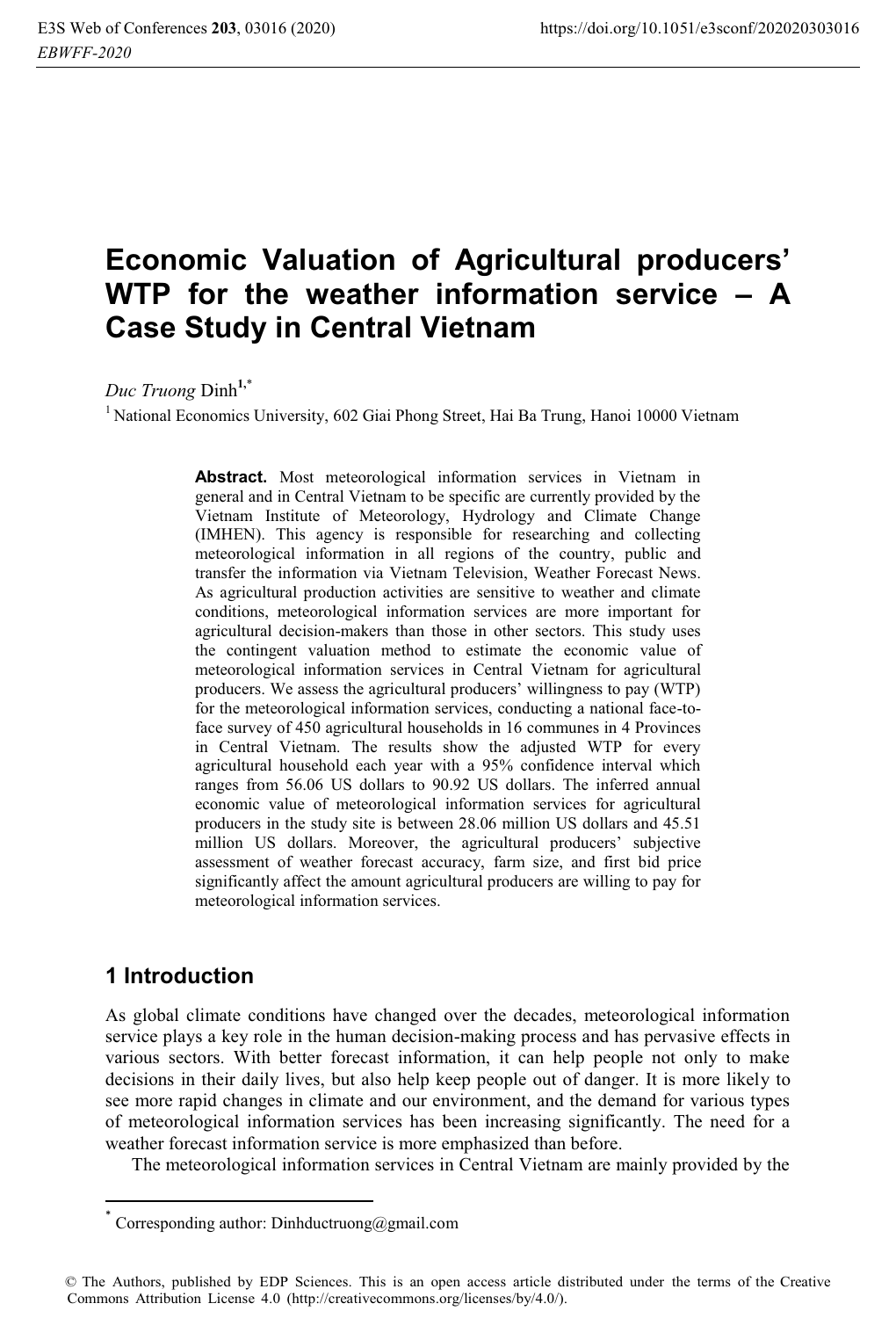IMHEN, which is a governmental agency. The IMHEN currently is the only legitimate institution authorized to announce various types of weather forecasts and warnings in Vietnam, and it provides those weather forecast information services for the general public. Due to the characteristics of public goods, most people take weather information as a necessary good for granted, but those services are always free for the public to access via many media or communication sources in Vietnam. Even though those services have become one of the most important tools in every citizen's everyday life, there are few studies or official reports in Vietnam which can provide a sufficient methodology and valuation mechanism to elicit the economic value or benefits resulting from the public service of meteorological information services provided by the IMHEN.

The World Meteorology Organization (WMO) has suggested five priority areas for global concerns in its Global Framework for Climate Changes (GFCS), including agriculture and food security, disaster risk reduction, health, water, and energy [1]. As agricultural production activities are sensitive to weather and climate conditions, meteorological information services are more important for agricultural decision-makers than those in other sectors. Agriculture is highly dependent on weather and climate conditions. There is a saying in Vietnam that what farmers can harvest and eat totally depends on the weather challenges they encounter. Needless to say, weather conditions are vital to agriculture, and most agricultural productions are exposed to the natural environment without any protective indoor facilities. Even though the request and demand from agriculture is increasing, government agencies need to identify what is in their priority to provide or improve their services. An economic assessment is always required by the central government before agencies submit their proposal or strategy.

The purpose of this study is to measure the agricultural producers' willingness to pay (WTP) for meteorological information services, and estimate the economic value of meteorological information services for agricultural producers in Vietnam. As most meteorological information services are provided by the IMHEN in Vietnam and the meteorological information service is not normally treated as a commodity and cannot be obtained through market transactions, we use contingent valuation method (CVM) for assessing the value of meteorological information services, which is widely used to estimate the value of public services.

In this paper, the empirical results concerning the economic value of meteorological information services in Central Vietnam for agricultural producers are economically significant. Our results can serve as a valuable reference for the government and public policy makers as they formulate new policies and decide on future investments. In addition, if any private company intends to commercialize weather information, the results of this study can also serve as a reference for the pricing strategy of the relevant commodity.

The remainder of this paper is organized as follows. Section 2 presents a literature review. Section 3 discusses the methodology. The survey design is described in Sections 4 and 5 provides an analysis of our empirical results. Some concluding comments are given in Section 6.

## **2 Literature Review**

The contingent valuation method (CVM) is one of the most commonly used methods to estimate non-use values. The CVM dates back to 1947, when Ciriacy-Wantrup proposed a survey technique that attempted direct elicitation of individuals' (or households') preferences for a good or service [2]. Empirical implementation of the CVM to elicit market valuation for nonmarket goods was proposed by Davis [3] where he estimated the value that hunters and tourists placed on a particular wilderness area. The approach was subsequently widely used for estimating economic values for all kinds of ecosystem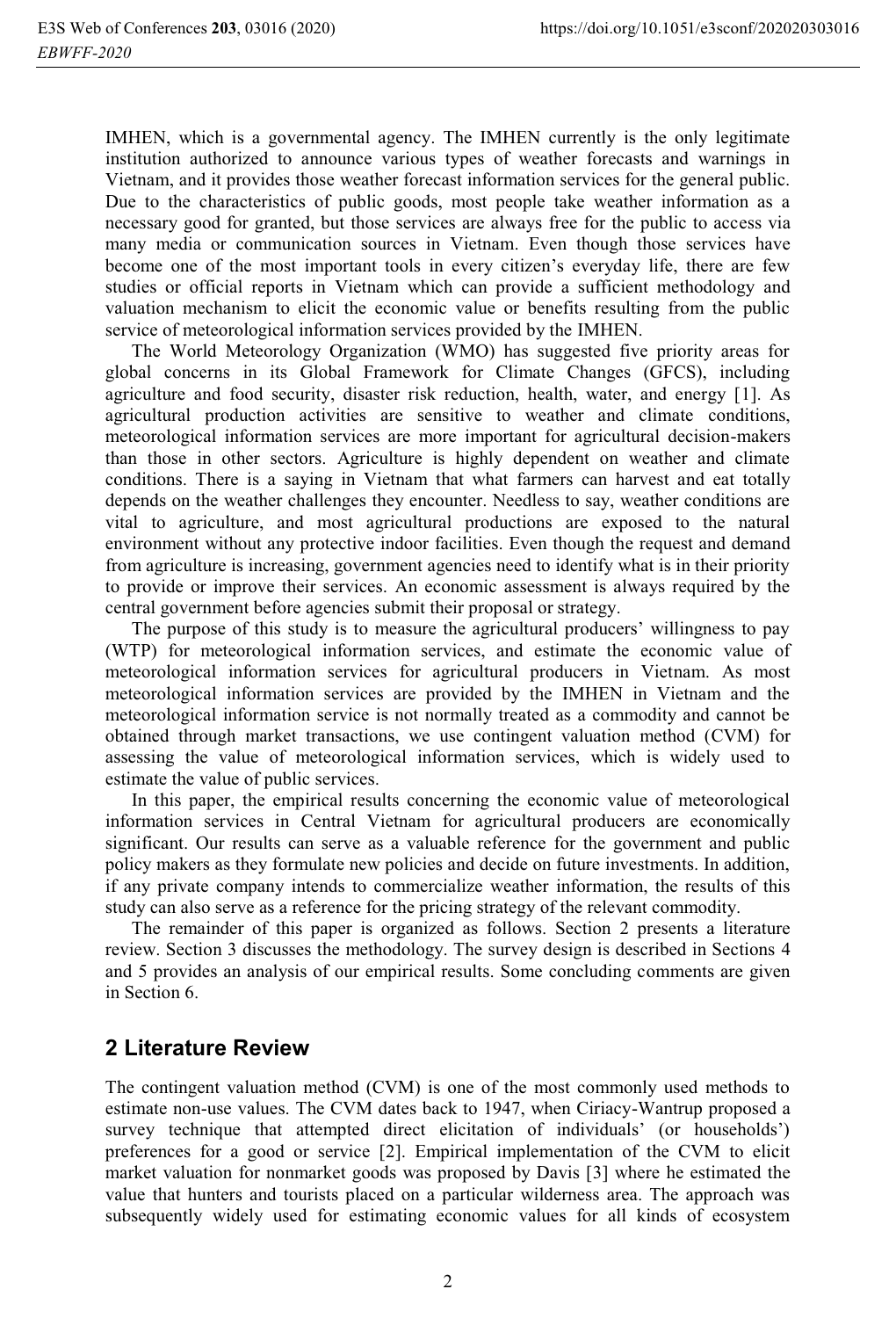services and environmental goods.

As the weather and climate services are provided by the public sector (IMHEN) in Vietnam, there are no market prices for most meteorological information services. Therefore, evaluating these outcomes will require the use of non-market valuation methods. CVM is commonly used for estimating the value of non-market goods and services, in the context of meteorological services, several studies have evaluated the sector/household/individual willingness to pay (WTP) using CVM surveys [4, 5]. A summary of the literature on the application of the contingent valuation method approach to meteorological information service issues is provided below.

In the context of public meteorological information services, some studies have estimated a household's willingness to pay by using the CVM. Lazo and Chestnut [6] evaluated US households' values for improved "day-to-day" weather forecasting services. The empirical results showed the households' value for current weather forecast services was 109 US dollars per year and the value for improving weather forecast was 16 US dollars per year. In 2000 the US Census Bureau estimated about 105 million US households, the annual national value was 11.4 billion US dollars for current weather forecast services, and total national values for improving weather forecasts were estimated to be 1.73 billion US dollars per year.

Park et al. [7] measured the economic value of the national meteorological service by the Korea Meteorological Administration in the Korean household sector. The empirical results showed the average additional WTP per household was 0.75 US dollars per month, given that the monthly expenditure for the meteorological service was 1.26 US dollars per household as of 2013. Thus, the economic value of the national meteorological service to the national population was 444.9 million US dollars per year. A related study by Anaman et al. [8] used CVM to estimate the economic value of public weather services produced by the Ghana Meteorological Agency (GMet) to users in the Formal Services Sector in Accra. The empirical results showed that the average WTP per person per year was 51.96 US dollars. With roughly 249,144 public weather services users, the total economic value was estimated to be about 12.9 million US dollars per year, which was over four times the value of the annual budget provided by the Government of Ghana to GMet.

As agricultural production activities are sensitive to weather and climate, meteorological information services are more important for agricultural decision-makers than those in other sectors. Several studies focused on agriculture (famers'WTP); Predicatori et al. [9] investigated the value of meteorological information in agriculture in Italy via CVM surveys. The results presented the WTP for improved meteorological information in specific agricultural sectors, ranging from 44 to 447 US dollars per sector per year. Mabe et al. [10] also used CVM to investigate the value of weather forecast information to farmers in the northern region of Savelugu-Nanton Municipality. The empirical results showed that the average WTP amount was 7.56 US dollars per year. The study also revealed that age (higher), sex (men), farm size (larger) and on-farm income (higher) significantly and positively affected the amount farmers were willing to pay for weather forecast information.

Ouédraogo et al. [11] investigated the value of using seasonal climate forecasts for farmers in cowpea and sesame sectors in climate-smart villages of Burkina Faso via a CVM survey. The empirical results showed farmers were ready to pay for climate information. The WTP was 12.51 US dollars for seasonal forecast (it represented as much as 22% of inputs cost for sesame production) and 5.82 US dollars for the daily climate information. Moreover, Ouédraogo et al. [12] estimated farmers' WTP for climate information within cowpea and sesame value chains in Northern Burkina Faso via a CVM survey. The empirical results showed that the predicted value for the WTP was 5.91 US dollars for seasonal climate forecast, 1.80 US dollars for decadal climate information, 3.36 US dollars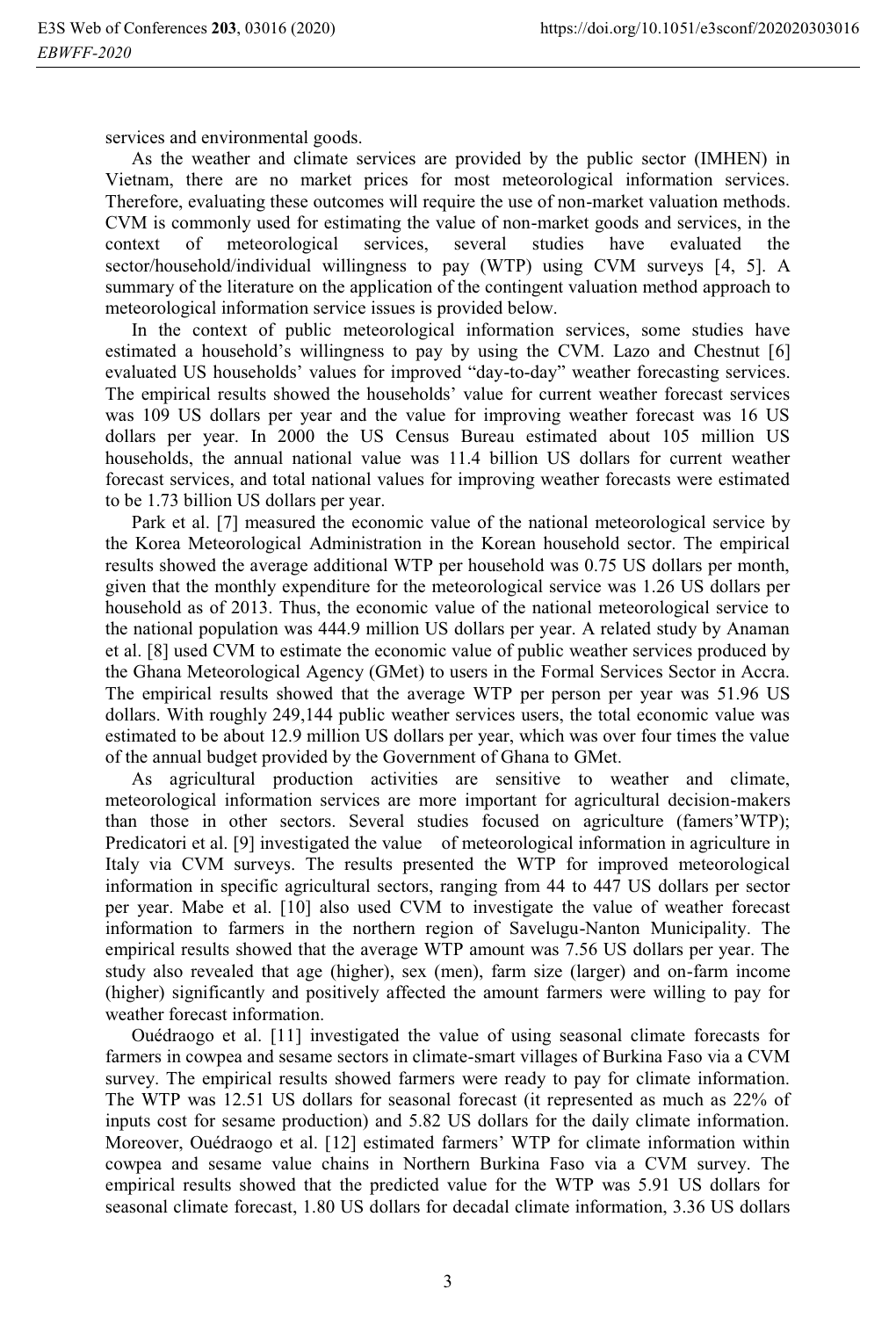for daily climate information, and 2.75 US dollars for agro-advisories. Moreover, the WTP for climate information also depended on farmers' characteristics, such as gender, age, education, and awareness of climate information.

In order to evaluate specific weather information services, Alberini et al. [13] used CVM to estimate the value generated by the Swiss Federal Institute for Snow and Avalanche Research (SLF) that provides hazardous weather warnings to backcountry skiers in Swaziland. The empirical results showed the respondents' WTP for the improved services ranged between 42.70 to 46.77 US dollars per person, implying a mean value of statistical life (VSL) of 1.78 US dollars million. In addition, this study also found that WTP increases with income and was higher among Swiss nationals and those who rate the current bulletin "useful." Lazo and Waldman [14] investigated the value of improved hurricane forecasts to households in the US from a CVM survey. Results indicated that the total WTP for improvements in forecast attributes (landfall time and position, wind speed, and storm surge) was 13.19 US dollars per household per year. Wang et al. [15] analyzed the value of haze management and prevention in Jiangsu Province (China) via a CVM survey. The empirical results showed the public's WTP per person was calculated as 13.62 US dollars and the total economic value was estimated to be about 1.08 billion US dollars. Moreover, the public's WTP was higher for those with a higher monthly family income and who experienced a greater effect on transport modality.

Another interesting study focused on meteorological information by phone; Rollins and Shaykewich [16] used CVM to analyze the economic value of weather forecasts by an automated telephone-answering device for multiple commercial sectors in Canada. The empirical results showed the average value per call was 1.20 US dollars (agriculture sectors: 2.17 US dollars; public sectors: 0.60 US dollars), and at roughly 13,750,000 commercial calls annually, that would result in an estimate of benefits generated by the service to commercial users of 16.5 million US dollars per year.

From the research findings presented above, the assessment of the social and economic value of meteorological information services is an important research topic. We also can discover how sectors/households/individuals revealed themselves to be willing to pay for the meteorological information service. In the following content, we briefly introduce the contingent valuation method specification that will be used in the empirical analysis.

## **3 Methodology**

Unlike most public goods, weather services are not normal tradable goods in the market, and it is therefore very difficult to evaluate their value or prices. They can be categorized as non-market goods as usual resources in the field of environmental economics. The economic value yielded by meteorological information services come from two major sources: the usage value (e.g., the value from people using the information to enhance agricultural production), and the non-usage value (e.g., the value stemming from people's desire that those services exist). Theoretically, when we begin to evaluate the economic value of such types of goods, the aggregate price that people are willing to pay for those services can be measured as their economic value.

The contingent valuation method (CVM) is one of the methods most commonly used to value public goods. In addition to estimating the use values, the CVM can also be used to estimate the non-use values for many items, there are several successful CVM case studies on the valuation of weather information (see e.g., [6–16]). We use the CVM in this study to estimate the value of meteorological information services for agricultural producers in Central Vietnam. More specifically, the double-bounded dichotomous choice model with an open-ended main question format was used.

This model has two important characteristics. First, when respondents understand and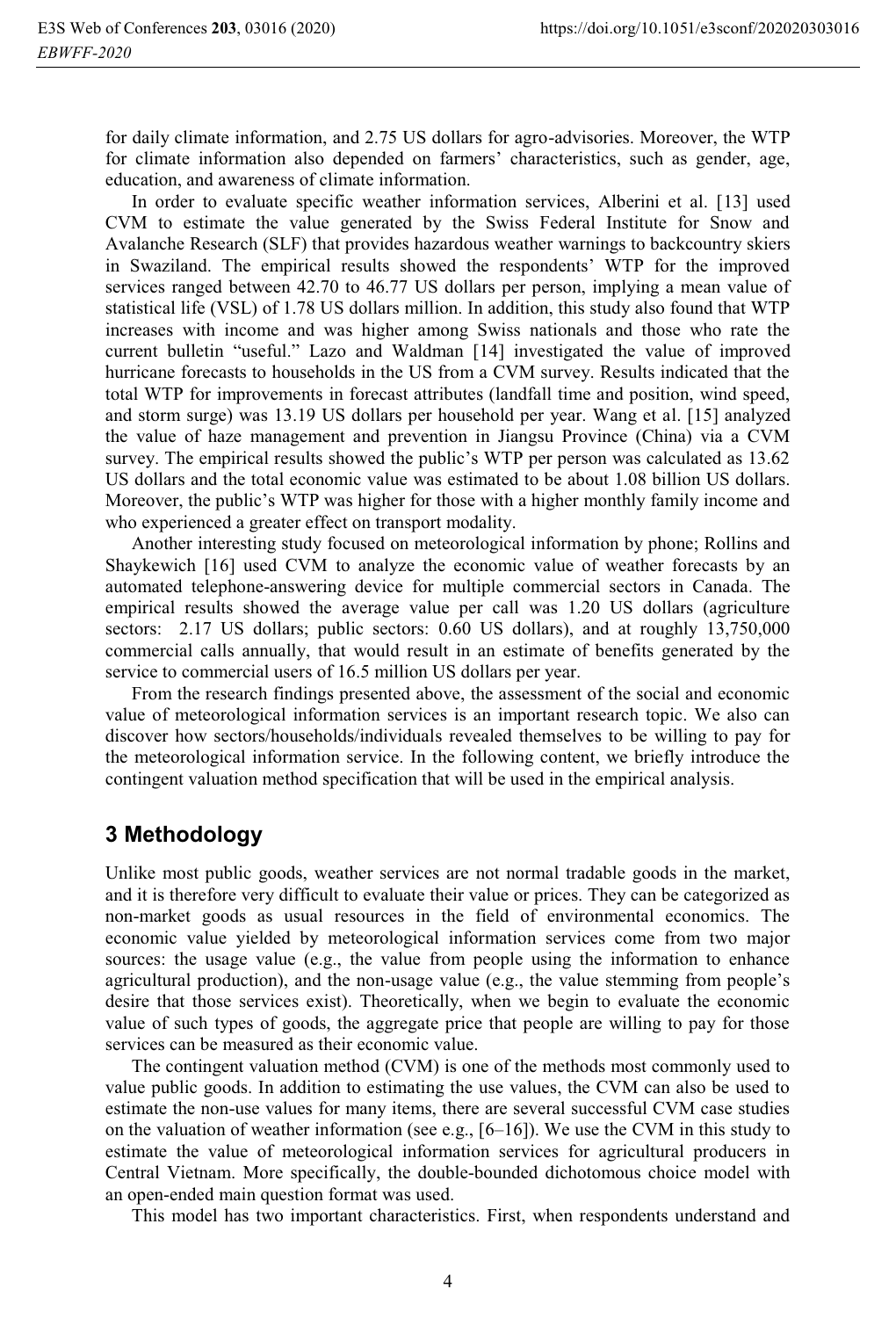answer their maximum WTP at the final stage in the valuation questioning process, this value represents the final answer given by respondents. It is assumed that they have experienced a complete process of decision making. In this study, we assume that respondents' minimum value is zero, even though they may perceive a negative WTP value for the provided services. Moreover, if we take the characteristics of censored data into consideration, the real WTP value for those respondents who answer zero can be a true zero WTP value or a negative WTP value. Hence, we still need to take the probability of a negative WTP value into our valuation function model in a given statistical distribution.

Second, we need to consider the starting point bias effect. When we use the dichotomous choice model, there is always a given BID price for the respondents as a reference value at each stage to induce the true WTP value of the respondents. However, it is possible that respondents will misunderstand the BID price as the average price for the good or the service. They may adjust their WTP value in reference to the given BID price, and therefore their true WTP value would be adjusted at the same time as well. This may result in a higher or lower estimated average WTP value compared to their true WTP value  $[17–20]$ .

In order to get a better estimation result, we take two characteristics into consideration to build a calibration model to reduce the starting point bias effect for the censored data and calibration model (for a detailed derivation, see Liou [20]).

The verification and correcting model developed by Herriges and Shogren [17] was used to reduce the estimation and corrections of starting point bias. They suggest the value at the second stage (WTP2) consists of the first BID price and the respondents' real WTP (WTPi) value with the BID adjustment by the anchoring effect coefficient, as shown in Equation (1). The anchoring effect coefficient (K1) is defined in the literature as  $0 \leq K1 \leq$ 1. If K1 is closer to 1, it reveals that the real WTP value of the respondents is closer to the first BID price, and the anchoring effect coefficient will have a greater influence on valuation estimation. Otherwise, if K1 is closer to zero, the values from the respondents' answers are very close to their true WTP values. Meanwhile, the effect of the anchoring effect coefficient on estimation is insignificant. Equation (1) is as follows:

$$
WTP_i^2 = (1-K_i)WTP_i + K_1B_i^1
$$
 (1)

Through Equation (1), we can estimate the anchoring effect coefficient K1 of the starting point bias. We can then use Equation (2) to correct the  $WTP_i^2$  to obtain the true  $WTP_i$  value.

$$
WTP_i^2 = \frac{WTP_i^2 \cdot K_1B_i^1}{(1-K_1)}
$$
 (2)

In addition, the calibration model built from this study is based on the Tobit model due to the characteristics of our censored data. Assuming the true WTP value of respondent i is  $WTP_i^T = \Delta e_i^T + \Delta \varepsilon_i^T$ , when  $WTP_i^T$  is greater than zero, the WTP value given by the respondent i  $(WTP_i^*)$  is equal to  $WTP_i^T$ . Otherwise, if  $WTP_i^T$  is equal to or less than zero, the WTP value given by the respondent i  $(WTP_i^*)$  is assumed to be zero. Thus, if the WTP value given by the respondent i is greater than zero, the corresponding probability can be written as in Equation (3).

$$
Pro(WTP_i^* > 0) = \frac{1}{K^T} \text{f} \varepsilon \frac{WTP_i^* - \Delta e_i^T}{K^T}
$$
 (3)

where  $f\epsilon(.)$  is the probability function of standard distribution;  $K^T$  is the standard deviation of  $\Delta \varepsilon_i^T$ .

If the WTP value given by the respondent i is equal to zero, the probability can be written as in Equation (4).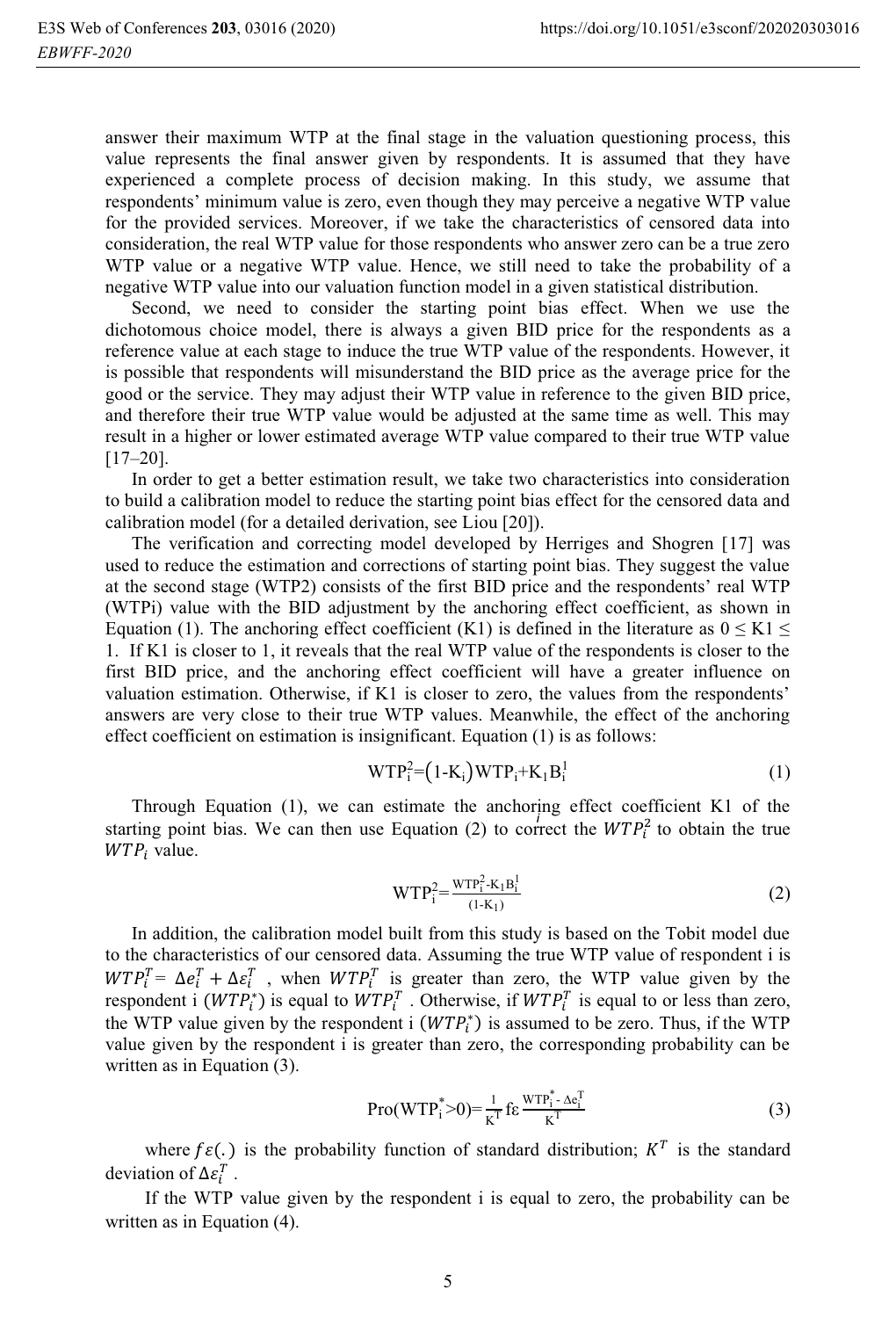$$
\text{Prob (WTP}_i^* = 0) = \text{Prob(WTP}_i^* < 0) \\
= \text{Prob } (\varepsilon_i^T \leq -\Delta \varepsilon_i^T) \\
= F_{\varepsilon} \left( -\frac{\Delta \varepsilon_i^T}{K^T} \right) = 1 - F_{\varepsilon} \left( \frac{\Delta \varepsilon_i^T}{K^T} \right) \tag{4}
$$

Combining Equations (3) and (4), we have the maximum likelihood function for  $\Delta e_i^T$  as it is shown in Equation (5).

*In* LT=ΣYi \* >0*ln* <sup>1</sup> KT fε WTPi \*- ∆ei T KT +ΣYi \* =0 ln 1-Fε ∆ei T KT (5)

If we want to consider the starting point bias, we can substitute  $WTP_i^*$  in Equation (5) with the  $WTP_i$  in Equation (1), as shown in Equation (6):

$$
In \mathbf{L}^{\mathrm{T}} = \sum_{\mathrm{Y}_i^* > 0} In \frac{1}{\mathrm{K}^{\mathrm{T}}} \text{ } \operatorname{fc} \left\{ \frac{\left[ (1 - \mathrm{k}_1) \mathrm{W} \mathrm{T} \mathrm{P}_i + \mathrm{k}_1 \mathrm{B}_i^1 \right] \cdot \Delta \mathrm{e}_i^{\mathrm{T}}}{\mathrm{K}^{\mathrm{T}}} \right\} + \sum_{\mathrm{Y}_i^* = 0} \ln \left[ 1 - \mathrm{F}_{\varepsilon} \left( \frac{\Delta \mathrm{e}_i^{\mathrm{T}}}{\mathrm{K}^{\mathrm{T}}} \right) \right] \tag{6}
$$

Then we estimate the coefficient according to the estimation process of the traditional Tobit model. Currently, the problem of censored data has been solved and even the estimated result still contains a starting point bias. Finally, we use Equation (2) to correct the starting point bias to obtain the unbiased estimation result.

#### **4 Survey design**

The objective of this study is to evaluate how agricultural producers perceive the economic value of using meteorological information services in Central Vietnam. To achieve this goal, a sample of agricultural producers in Central Vietnam were interviewed face-to-face following the CVM survey methods. Moreover, we followed the guidelines recommended by Arrow et al. [21] to complete the survey design and the planning of the assessment of meteorological information services value. Three parts were included in the survey. First, we focused on the "forecast accuracy" of the meteorological information services accessed in their everyday life, and asked the respondents their rating scores on the subjective accuracy of weather forecasts. Secondly, we asked respondents how they apply weather information in their agricultural activities. Finally, we asked them what their monthly WTP would be for meteorological information services provided by the IMHEN.

The survey was conducted from 23 August to 18 October in 2018. In order to increase the participation rate and to explain the content of the survey more clearly, the survey was conducted by trained interviewers in person. We selected farmers producing six major agricultural products (including rice, coarse grains, special crops, ornamental plants, vegetables, and fruits) in the 2017 National Agricultural Census in Vietnam, provided by GSO (General Statistics Office of Vietnam) as our major research population. With advice and assistance from experts at the School of Banking and Finance, National Economics University, we randomly selected a sample of 450 registered agricultural households. Another 2000 replacement respondents were also selected in case our interviewers could not locate the sampled farmers or the selected respondents refused to take the survey.

We selected the Neyman allocation sampling method, shown in Equation (7), as the sampling method for this study. Firstly, we randomly selected sixteen communes 4 in the top 4 agricultural provinces with the equal distance to each under the assumption that geographical and regional differences exist. Secondly, we used annual income from agricultural production as a filtered criterion for each agricultural product type and to determine the size of the subsample in each selected municipality. The allocation for the 450 selected farmers is illustrated in Table 1 and Fig. 1.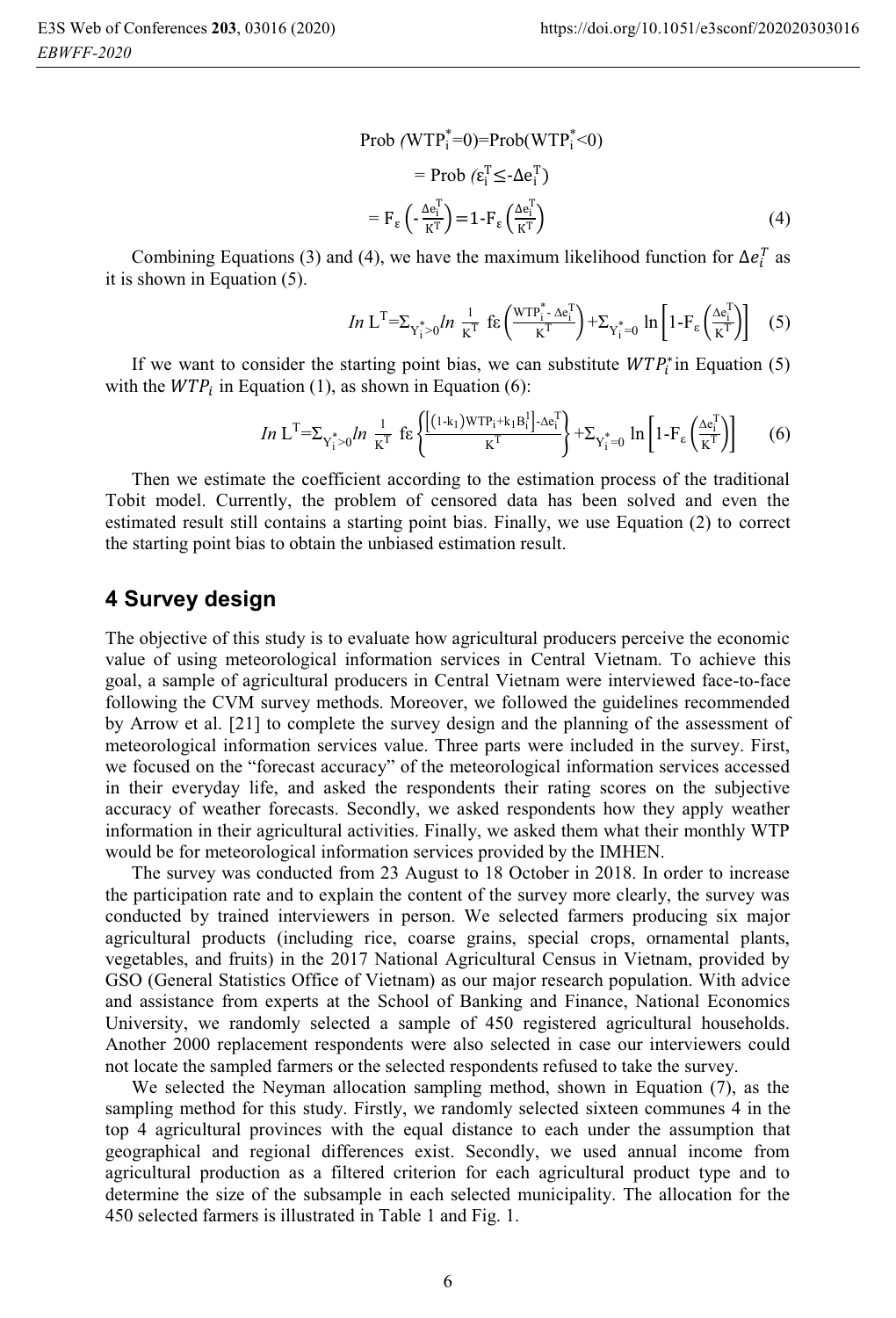$$
H_i = H \times \frac{N_i S_i}{\sum_{i=1}^{6} N_i S_i}
$$
 (7)

where i represents each stratum; H is the total sample number;  $N_i$  is the number of sampling units in stratum i; and  $S_i$  is the standard deviation in stratum i.



**Fig. 1**. Sample allocation in Central Vietnam map.

**Table 1**. Selected sample allocation.

| No.            | <b>Provinces</b> | No.            | <b>Communes</b> |    | <b>Sample Size</b> |
|----------------|------------------|----------------|-----------------|----|--------------------|
|                |                  | 1              | Ky Khang        | 23 |                    |
|                |                  | $\overline{2}$ | Ky Loi          | 28 |                    |
| 1              | Ky Anh           | 3              | Ky Ha           | 29 | 152                |
|                |                  | 4              | Ky Ninh         | 31 |                    |
|                |                  | 5              | Ky Anh Town     | 41 |                    |
| $\overline{2}$ | Quang Ninh       | 6              | Hai Ninh        | 26 | 26                 |
| 3              | Vinh Linh        | 7              | Vinh Thai       | 32 | 108                |
|                |                  | 8              | Vinh Kim        | 19 |                    |
|                |                  | 9              | Vinh Thach      | 22 |                    |
|                |                  | 10             | Vinh Quang      | 35 |                    |
|                |                  | 11             | Dien Huong      | 29 |                    |
| 4              | Phong Dien       | 12             | Dien Mon        | 31 | 164                |
|                |                  | 13             | Dien Loc        | 30 |                    |
|                |                  | 14             | Dien Hoa        | 31 |                    |
|                |                  | 15             | Phong Hai       | 24 |                    |
|                |                  | 16             | Dien Hai        | 19 |                    |
|                |                  | Total          |                 |    | 450                |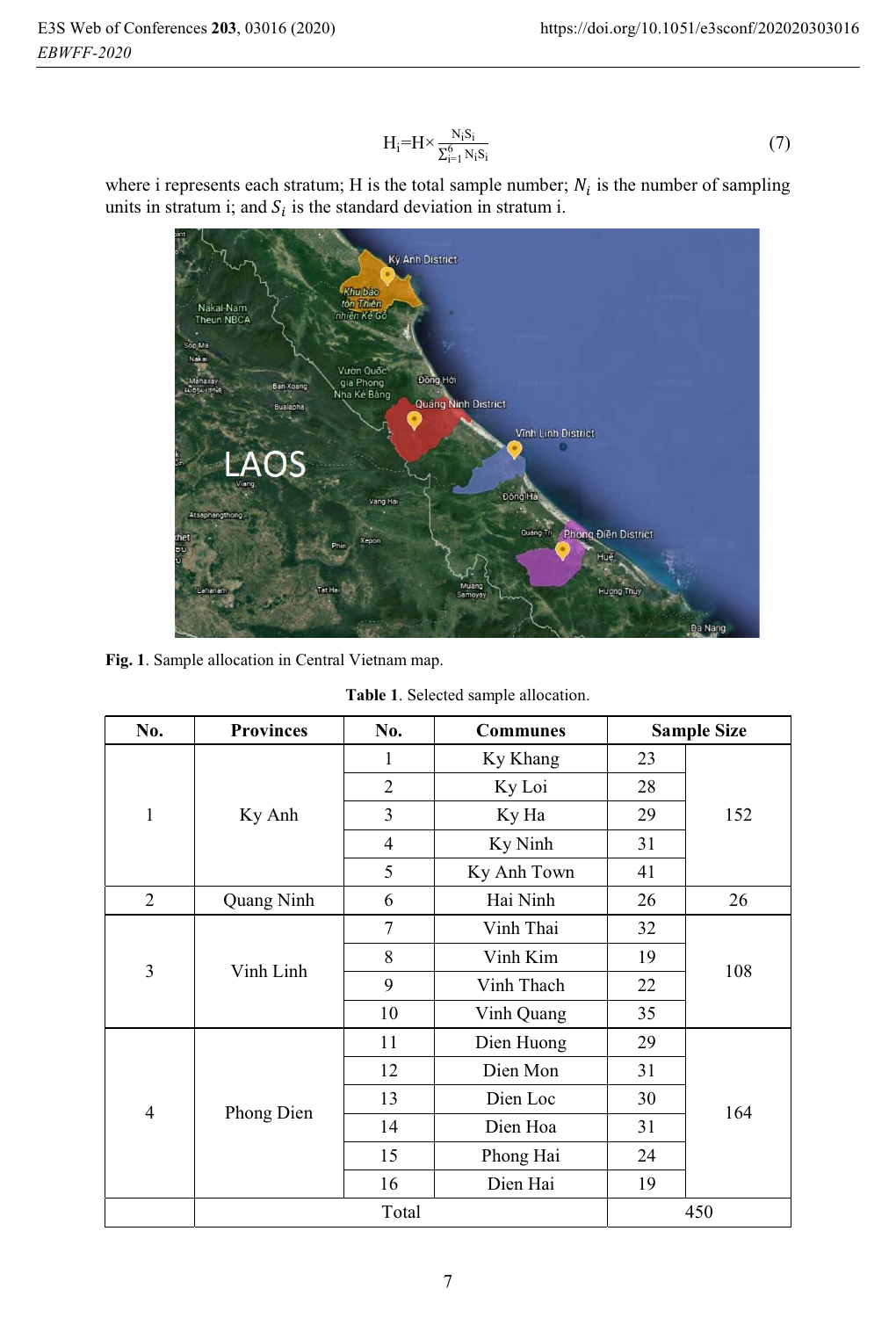A pre-survey was conducted to obtain information regarding the distribution of people's willingness to pay for meteorological information services. The people's understanding and the acceptability of the survey questions were also tested. Respondents were asked openended questions in the pre-survey from 31 July to 6 August 2018, and people could freely fill out the amount of their willingness to pay. Respondents were interviewed face-to-face and there were 36 effective observations. Then, that information was used to design our official survey.

To find the most efficient WTP intervals in the questionnaire, the amount of WTP ranged from low to high based on the pre-survey data and extreme values were eliminated to reduce observation errors. Following the method suggested by Wu [22] (p. 126), the 15th, 23th, 31th, 38th, 46th, 54th, 62th, 69th, 77th, and 85th percentiles of the pre-survey data were used as the bidding prices of the WTP asked in the first stage of the official questionnaire.

To increase the response rate, we adopted the dichotomous choice model with an openended question for WTP valuation. Respondents were given the first BID as "BID1" shown in Fig. 2. They needed to consider whether his/her real value was higher than the value of the first bid, and answer yes or no. Then, this process was repeated. Respondents who answered yes were given a new value (BID2) which was higher than the first BID, while those who answered no were given a new value (BID3) which was lower than the first BID. After finishing the second stage, the investigator asked the respondent what value was the maximum WTP for him or her. The advantage of using this method is to offer a bargaining process, as we usually buy a normal commodity in a traditional market. For those who may not have a certain amount of value in mind, they would be able to Fig. out what their perceived economic value of meteorological information services was at the end. In other words, this valuation question design makes the bidding process easier, and it is more convenient for both respondents and investigators to understand the valuation question.



**Fig. 2.** Dichotomous choice model with an open-ended elicitation method.

More specifically, sex types of questionnaires (A–Fte; see Table 2) were used in the formal survey depending on the starting amount of the BID prices asked and they were randomly chosen to give to the respondent.

The total number of official questionnaires conducted in this study was 450. In 61 of the total interviews, respondents gave a zero for their WTP and refused to pay any amount of money even though they perceived meteorological information services provided by the IMHEN as valuable for their agricultural activities. Moreover, they believed that meteorological information services are supposed to be provided by the public sector free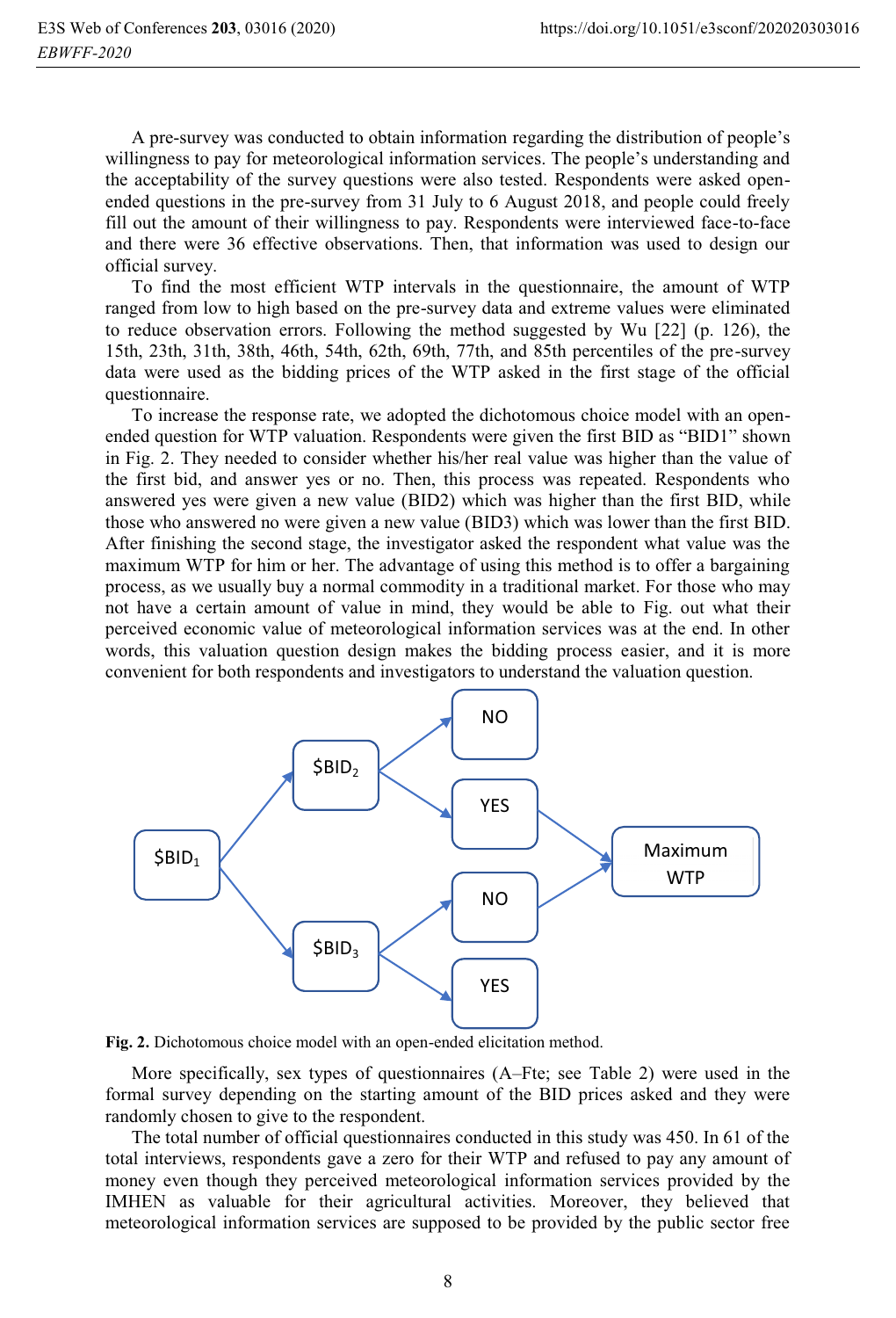of charges. In 55 interviews, respondents were not very certain about their perceived value of the meteorological information services. Therefore, 382 interviews were identified as the successful sample (the effective response rate was 85%) and were used to estimate WTP in this study.

| Questionnaire type | <b>BID Prices of the WTP for Meteorological</b><br><b>Information Services (VND)</b> |
|--------------------|--------------------------------------------------------------------------------------|
| А                  | 500.000                                                                              |
| R                  | 1.000.000                                                                            |
|                    | 1.500.000                                                                            |
|                    | 2.000.000                                                                            |
| E                  | 2.500.000                                                                            |
|                    | 3.000.000                                                                            |

|  | <b>Table 2.</b> Pre-survey questions to determine willingness to pay (WTP). |
|--|-----------------------------------------------------------------------------|
|--|-----------------------------------------------------------------------------|

## **5 Empirical Results**

The empirical model attempts to explain the effects of independent variables on the people's WTP to obtain the meteorological information services and can be expressed as follows:

$$
WTP_i^2{=}(1{-}K_1)WTP_i{+}K_1BID_i{=}
$$

=(1-K<sub>1</sub>)( $\beta_1+\beta_2$ grade + $\beta_3$ p<sub>effect</sub> +  $\beta_4$ n<sub>effect</sub> +  $\beta_5$ gender +  $\beta_6$ farmy +  $\beta_9$ edu +

 $+\beta_{10}$ disaster+ $\beta_{11}$ hectare+ $\beta_{12}$ age+ $\beta_{13}$ revenue+ $\beta_{14}$ kind1+ $\beta_{15}$ kind2+ $\beta_{16}$ kind3+ (8)

 $+\beta_{17}$ kind4+ $\beta_{18}$ kind5+ $\beta_{19}$ area1+ $\beta_{20}$ area2)+ K<sub>1</sub>BID<sub>i</sub>

where  $WTP_i^2$  is the willingness to pay of respondent i; and  $\beta_1 \rightarrow \beta_{20}$  and  $K_1$  are coefficients to be estimated.

There are three parts in the survey. Thus, there are three categories of explanatory variables in Equation (7). The first is the acknowledgement and using experience of the meteorological information services. p\_effect is a dummy variable that shows farm management and production increase with the help of weather information. n\_effect is a dummy variable that shows loss prevention with the help of weather information. The second group consists of the methods of payment preferred to reflect the WTP for the meteorological information services. BIDi is first  $BID_i$  price; we have six sets of different bidding combinations. grade is the respondent's subjective score for the weather forecast accuracy  $(0-100)$ . disaster is a dummy variable for experiences of loss due to weather changes. The last group consists of the respondent's socioeconomic characteristics, including age (age), gender (gender), education (edu), experience in agricultural activities (in years) ( farmy), farm size (in hectares) (hectare), annual agricultural revenue (in 1000 VND) (revenue), major agricultural products  $(Kind_i)$ , and geographic location  $(Area_i)$ . Table 3 shows the summary statistics of the explanatory variables.

The empirical results generated by using the valuation function in Equation (7) are summarized in Table 4. We found that the independent variables which are statistically significant for agricultural producers' WTP include the respondent's subjective score for the weather forecast accuracy (grade), farm size (hectare), and first BID price (BID). On the other hand, participants' perception of risk, education level, age, kind of agricultural product, and geographic difference are not statistically significant in our valuation function model.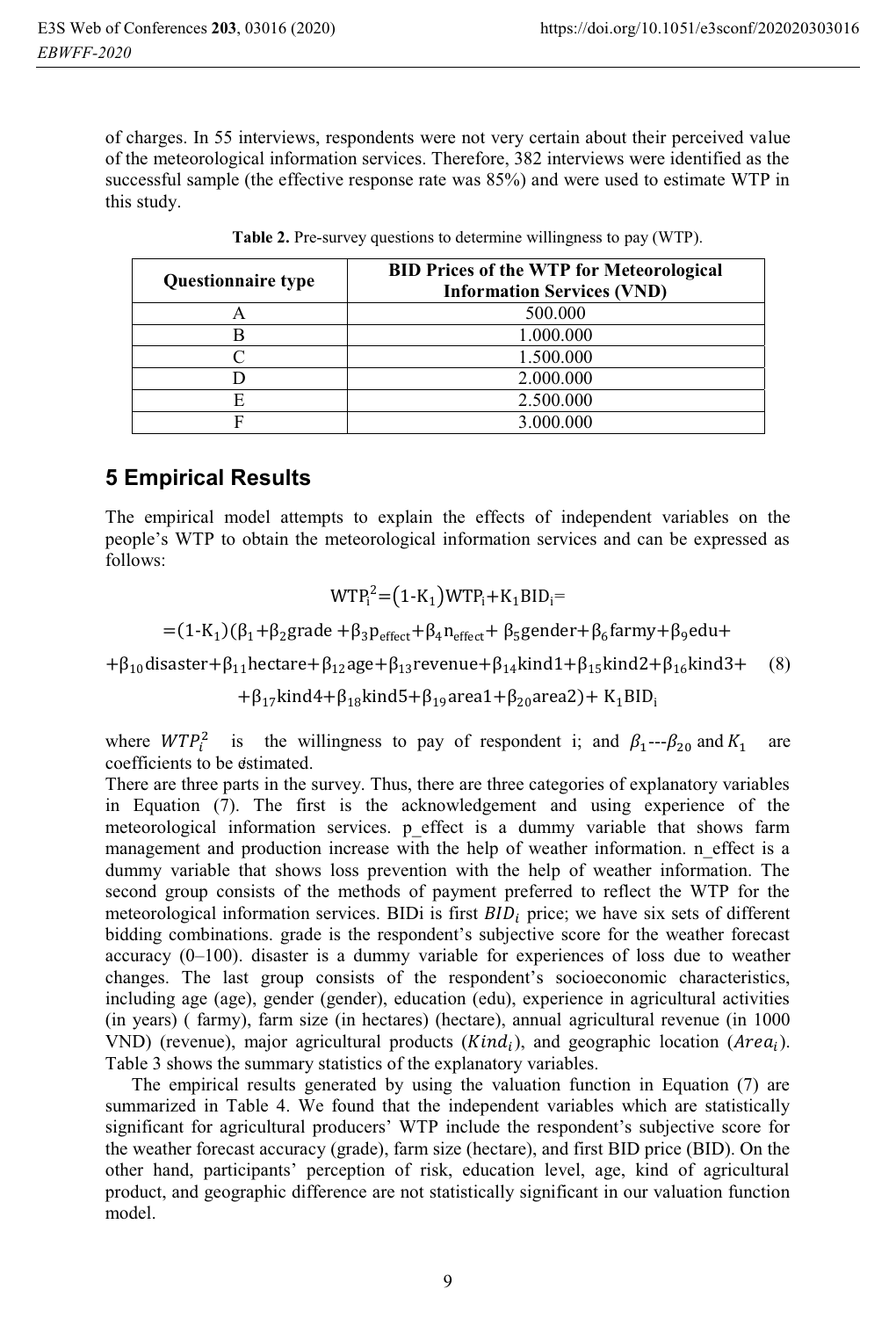| <b>Variables</b>  | <b>Definition</b>                                                                                                                                                | Mean   | S.D.   |
|-------------------|------------------------------------------------------------------------------------------------------------------------------------------------------------------|--------|--------|
| <b>BID</b>        | Six sets of different bidding combinations, such<br>as 500.000, 1.000.000, 1.500.000, 2.000.000,<br>2.500.000, 3.000.000.                                        | 613.36 | 361.61 |
| Grade             | Respondent's subjective score for the weather<br>forecast accuracy $(0-100)$ .                                                                                   | 74.25  | 14.1   |
| p_effect          | p effect<br>$\quad =$<br>$1$ if<br>management<br>farm<br>and<br>production increase with the provision<br>of<br>weather information, otherwise $p_e$ effect = 0. | 0.41   | 0.49   |
| n effect          | $n_{\text{eff}}$ ect = 1 if loss prevention with the help of<br>weather information, otherwise $n \cdot e$ f $f \cdot e$ ct = 0                                  | 0.63   | 0.49   |
| Gender            | Gender $= 1$ if the respondent is a male and<br>Gender = $0$ if the respondent is a female.                                                                      | 0.66   | 0.47   |
| Farmy             | Experience by years in agricultural<br>sector<br>(years).                                                                                                        | 35.5   | 19.52  |
| Edu               | Education indicator, which:<br>Illiteracy = $1$<br>Elementary $level = 2$<br>Junior high level $=$ 3<br>Senior high level = $4$<br>College or higher $= 5$ .     | 2.80   | 1.23   |
| Disaster          | Disaster $= 1$ if famer has experiences of loss due<br>to weather, otherwise Disaster = $0$ .                                                                    | 0.99   | 0.10   |
| Hectare           | Farm size (in hectares).                                                                                                                                         | 0.8    | 1.24   |
| Age               | The age of the respondent.                                                                                                                                       | 60.96  | 12.66  |
| Revenue           | Annual agricultural revenue (in VND)                                                                                                                             | 22.75  | 25.42  |
| Kind <sub>1</sub> | $Kind_1 = 1$ if respondent is a coarse grain farmer,<br>otherwise $Kind_1 = 0$                                                                                   | 0.02   | 0.13   |
| Kind <sub>2</sub> | $Kind_2 = 1$ if respondent is a special crop farmer,<br>otherwise $Kind_2 = 0$                                                                                   | 0.13   | 0.33   |
| Kind <sub>3</sub> | $Kind3 = 1$ if respondent is a vegetable farmer,<br>otherwise $Kind_3 = 0$                                                                                       | 0.44   | 0.50   |
| Kind <sub>4</sub> | $Kind_4 = 1$ if respondent is a fruit farmer,<br>otherwise $Kind_4 = 0$                                                                                          | 0.21   | 0.41   |
| Kind <sub>5</sub> | $Kind_5 = 1$ if respondent is an ornamental plant<br>farmer, otherwise $Kind_5 = 0$                                                                              | 0.08   | 0.27   |
| $Area_1$          | $Area_1 = 1$ if the planning location is in the<br>southern region, otherwise $Area_1 = 0$                                                                       | 0.33   | 0.47   |
| Area <sub>2</sub> | $Area_2 = 1$ if the planning location is in the<br>eastern region, otherwise $Area_2 = 0$                                                                        | 0.20   | 0.40   |

|  | <b>Table 3.</b> Variable definition. |
|--|--------------------------------------|
|  |                                      |

There are three statistically significant variables in our model, and they are discussed below in turn. In terms of "grade", its coefficient is 6.28, implying that agricultural producers who are willing to give a higher score for the accuracy of weather forecasts are more likely to have a higher WTP value. Based on the estimated result, increasing the weather forecast accuracy rating by one point may increase average WTP by 0.19 US dollars. Based on analysis of data from an effective sample of 284 respondents, the average score for grade is 74 points. That might indicate that agricultural producers believed that the accuracy of weather information could still be improved further. Taking this variable into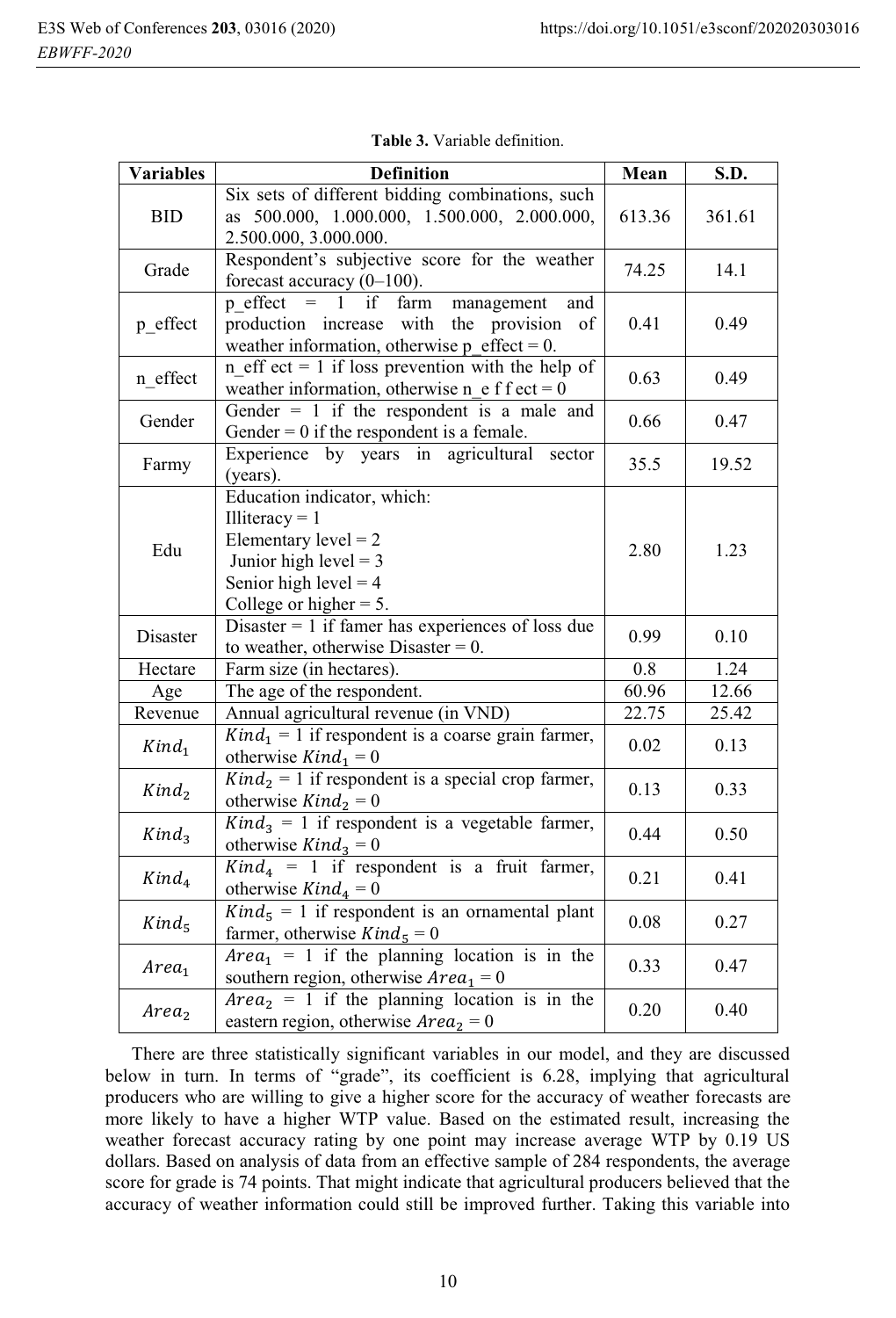consideration and assuming the agricultural producers' perceived accuracy of weather information could be improved to a perfect condition (i.e., 100%), the maximum value of additional WTP value would reach 5.15 US dollars per month.

Moreover, the coefficient estimate for "hectare" is 103.42, meaning that agricultural producers who have a greater farm size will be more likely to have a higher WTP. Based on the empirical result, if one has one additional hectare in his/her farm size, he/she will be likely to give 3.28 more US dollars for services per month. Lastly, "BID" is also a statistically significant variable, and the coefficient estimate is around 0.62. This is consistent with what the literature has suggested about the issue of starting point bias, as we mentioned in the previous section. This result also indicates that respondents will give their WTP value of weather information based on the given first BID price randomly in the survey. Since respondents may not reveal their true WTP values when we asked them the WTP question, we used the function in Equation (2) to calibrate and make adjustments to the estimated value of WTP to reduce the effect of the starting point bias error.

| <b>Variables</b>                    | <b>Coefficients</b> | S.D.   | t-Value |  |
|-------------------------------------|---------------------|--------|---------|--|
| <b>BID</b>                          | $0.62$ ***          | 0.10   | 6.30    |  |
| Grade                               | $6.28**$            | 2.71   | 2.31    |  |
| p effect                            | 49.16               | 68.21  | 0.72    |  |
| n effect                            | 84.06               | 82.34  | 1.02    |  |
| Gender                              | 115.31              | 75.02  | 1.54    |  |
| Farmy                               | $-0.04$             | 2.31   | $-0.02$ |  |
| Edu                                 | 3.03                | 37.45  | 0.08    |  |
| Disaster                            | 243.75              | 210.75 | 1.16    |  |
| Hectare                             | 103.42 ***          | 30.75  | 3.36    |  |
| Age                                 | $-0.05$             | 4.25   | $-0.01$ |  |
| Revenue                             | $-0.95$             | 1.93   | $-0.50$ |  |
| Kind <sub>1</sub>                   | 297.29              | 183.00 | 1.62    |  |
| Kind <sub>2</sub>                   | $-9.20$             | 133.69 | $-0.07$ |  |
| Kind <sub>3</sub>                   | $-7.18$             | 121.98 | $-0.06$ |  |
| Kind <sub>4</sub>                   | 18.43               | 131.66 | 0.14    |  |
| Kind <sub>5</sub>                   | 285.46              | 280.41 | 1.02    |  |
| Area <sub>1</sub>                   | $-39.36$            | 89.43  | $-0.44$ |  |
| Area <sub>2</sub>                   | $-8.64$             | 80.55  | $-0.11$ |  |
| Constant                            | $-858.62$ **        | 378.25 | $-2.27$ |  |
| Sample Size: 382                    |                     |        |         |  |
| f-Value: 6.55                       |                     |        |         |  |
| Pesudo likelihood value: -1961.5823 |                     |        |         |  |

**Table 4.** Estimation results of empirical model

Notes: \*, \*\*, and \*\*\* represent significance levels at 0.1, 0.05, and 0.01, respectively. In terms of analyzing data of type of crops and geographical region, it is required to drop a variable as a reference type to avoid multicollinearity. In this study, we chose rice farmers and the central region as a reference type.

Considering all these conditions, we used Equation (3) to estimate monthly WTP for each type of agricultural household. Based on the result from our valuation function model, the adjusted monthly WTP for every agricultural household is between 4.66 million US dollars and 7.55 million US dollars at a 95% confidence interval, and 6.12 US dollars on average. Annual WTP ranges from 55.95 to 90.75 million US dollars, and is 73.34 US million dollars on average.

We tried to infer the aggregate values of meteorological information services for the six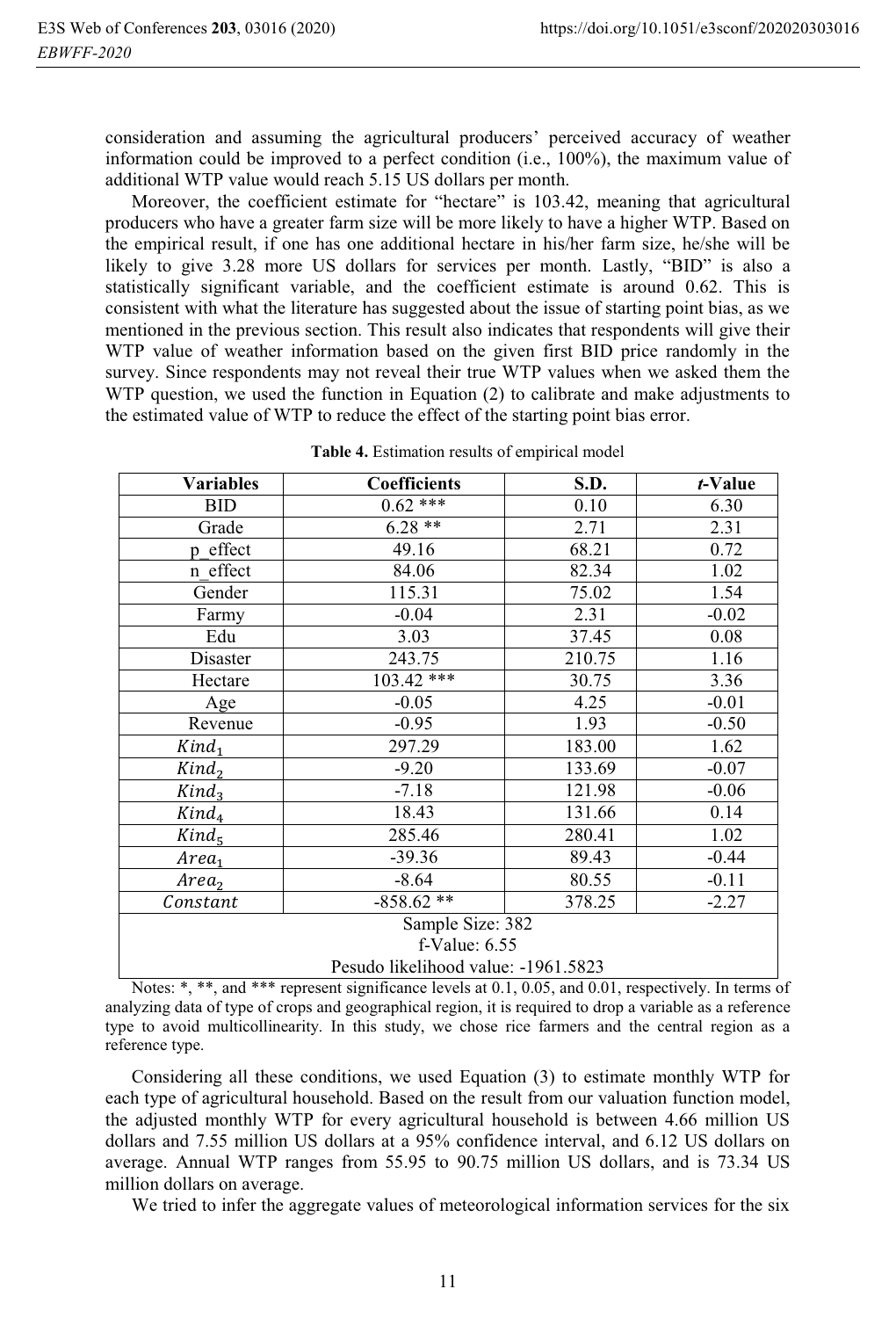selected agricultural household types in Central Vietnam by using the estimated WTP above, based on the number of households of agricultural producers in the national agricultural reports, and the sample of effective responses. The formula we use is described in Equation (8).

$$
TEV = \sum_{i}^{j} ES(\%) \times N_{j} \times WTP_{i}j = six \text{ crop produces } (9)
$$

where TEV is total economic value of weather information per year; ES (%) is the proportion of effective sample size (effective response rate);  $N_i$  is the total number of households producing each type of agricultural product; and WTP is the estimated mean WTP per year per agricultural household.

The annual agricultural reports in 2012 have suggested that the total number of households for six types of agricultural producers is 705,198, including 226,165 households for rice farmers, 31,274 households for coarse grain farmers, 133,424 households for special crops farmers, 132,270 households for vegetable farmers, 170,919 households for fruit farmers, and 9146 households for ornamental plant farmers, respectively. Assuming our selected sample can represent the whole population of agricultural producers in the Central Vietnam, the inferred annual economic value of meteorological information services for agricultural producers in Central Vietnam is between 28.06 million US dollars and 45.51 million US dollars, including 9.07–14.69 million US dollars for rice farmers, 1.24–2.03 million US dollars for coarse grain farmers, 5.30–8.60 million US dollars for special crops farmers, 5.27–8.54 million US dollars for vegetable farmers, 6.79–11.01 million US dollars for fruit farmers, and 0.35–0.60 million US dollars for ornamental plant farmers.

# **6 Conclusion**

This study utilized the research methodology of the contingent valuation method, and a national door-to-door survey was conducted. In total, 450 respondents were randomly selected using the Neyman allocation method, and the data were collected through door-todoor interviews. An estimate of WTP for meteorological information services for agricultural producers was computed. Based on the empirical analysis, the adjusted WTP for every agricultural household each year with a 95% confidence interval ranged from 56.06 US dollars to 90.92 US dollars. The inferred annual economic value of meteorological information services for agricultural producers in Central Vietnam was 28.06 million US dollars and 45.51 million US dollars. Moreover, we found the agricultural producers' subjective assessment of weather forecast accuracy, farm size, and first BID price significantly affect the amount agricultural producers are willing to pay for meteorological information services.

This economic evaluation outcome can be discussed from two different perspectives: public sector and private sector. From the perspective of the public sector, how to improve the effectiveness of weather information and the communication with end users in the agricultural sector (i.e., farmers) will be the first priority. Nowadays, the IMHEN is the only institution providing climate information for the country. This research result can not only be used for conducting performance evaluations for relevant services provided by the IMHEN, but more importantly, can be used as a reference for policymaking in terms of resources allocation including what government projects to invest in, and how much to invest.

Moreover, from the perspective of the private sector, the result of this study is related to the development of the domestic weather information market. Globally, many different forms of weather information have been developed to meet customer needs and are sold as